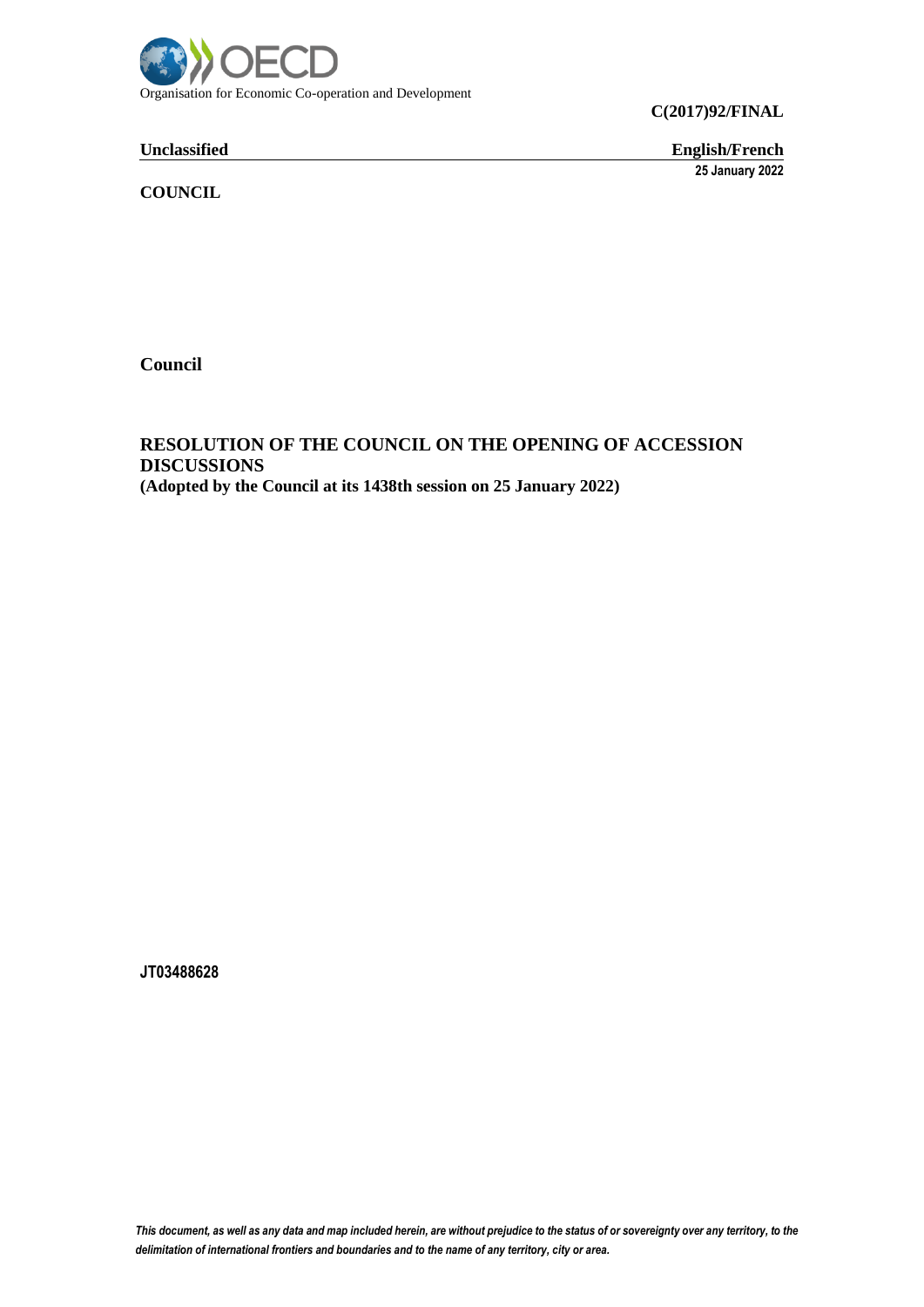## **2** C(2017)92/FINAL

## THE COUNCIL,

Having regard to the Convention on the Organisation for Economic Co-operation and Development of 14 December 1960 (hereafter "OECD Convention"), and in particular its Articles l, 2, 5, 12 and 16;

Having regard to the Framework for Consideration of Prospective Members (hereafter "the Framework") [C(2017)50/FINAL and C/M(2017)11, Item 120, as well as C/MIN(2017)9, paragraph 20] that reconfirms the continued validity of the four criteria initially outlined in the Noboru Report [C(2004)60], namely like-mindedness, significant player, mutual benefit and global considerations;

Having regard to the transformative nature of the accession process;

Having regard to the capacity of the accession process itself to extend the global reach and impact of OECD standards and values;

Having regard to its prerogative and role in determining in an orderly fashion and based on an individual, case-by-case examination of prospective Members, the sequence and pace of invitations to open accession discussions as well as its role in overseeing all aspects of accession processes;

Having regard to the interest in further strengthening the effectiveness and accountability of the Organisation, building on ongoing achievements, and to ensure the continued ability of its substantive committees to deliver on their programmes of work;

Recalling that, as a like-minded community, OECD Members commit to certain values that accession candidate countries are expected to share, in particular on:

- the preservation of individual liberty;
- the values of democracy, the rule of law and the protection of human rights;
- and the value of open, trading, competitive, sustainable and transparent market economies.

Considering that accession candidate countries should not only commit to these shared values but also pursue a policy agenda that is consistent with them;

Recalling that OECD accession is a multi-year process encompassing a rigorous and in-depth evaluation by more than 20 substantive committees of the willingness and ability of candidate countries to implement all OECD legal instruments as well as an assessment of a candidate country's policies and practices compared to OECD best policies and practices.

Recalling that, as a result of the technical reviews, changes to the candidate country's legislation, policy and practices will be required to bring them into line with OECD legal instruments and best practices;

Recalling that the Council will adopt accession roadmaps for each candidate country, prepared by the Secretary-General, and underlining that these roadmaps will integrate priority areas for each country as identified by Members;

Emphasising that the evaluations by OECD committees will include a whole array of policy areas, in particular:

- how to shape the candidate country's structural reform agenda in an ambitious manner as a basis for strong, sustainable, green and inclusive growth;
- how to reinforce the respective country's open trade and investment regime;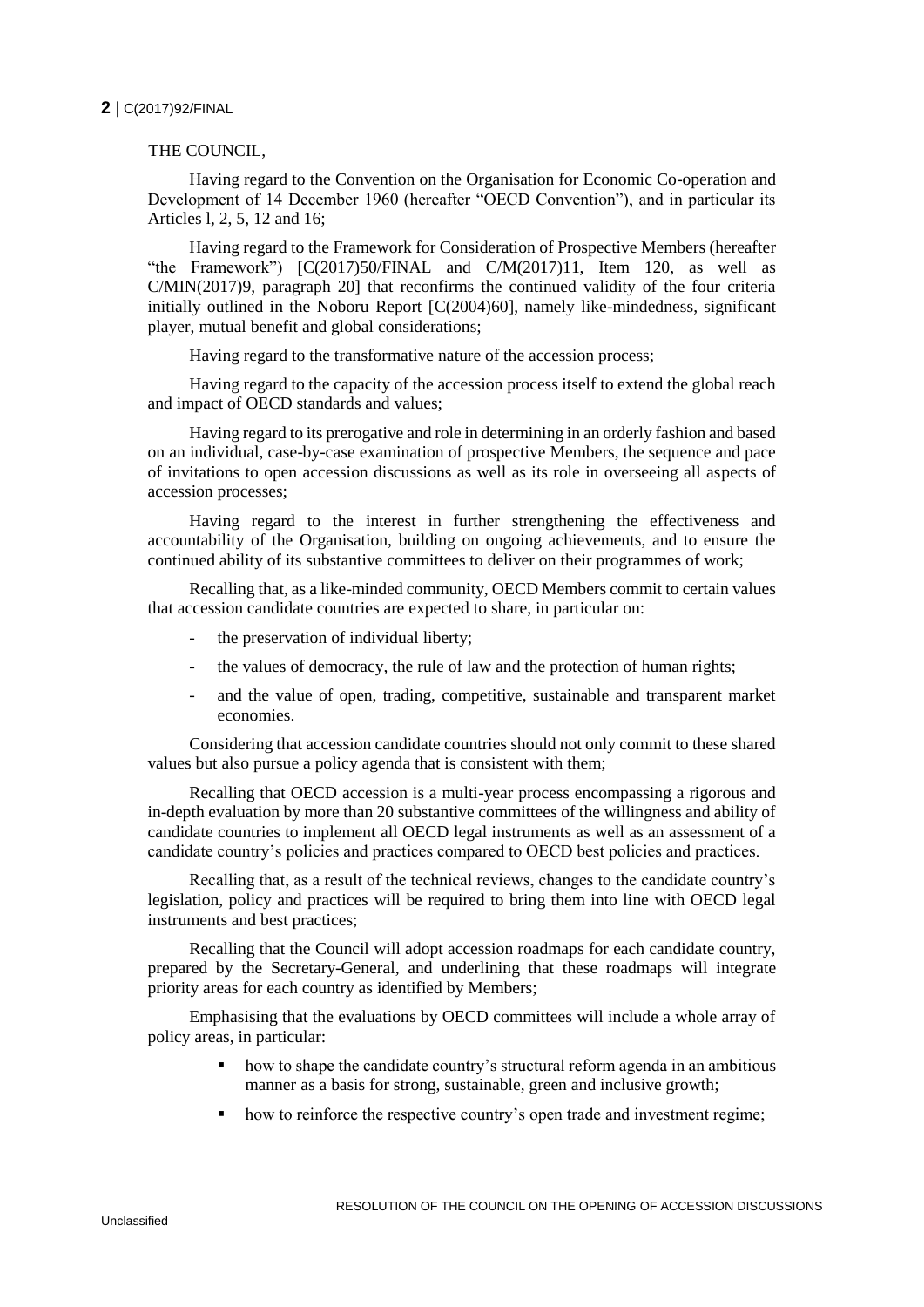- how to put in place efficient and effective social and equality of opportunity policies in order to contribute to an inclusive growth that delivers for all citizens;
- how to strengthen public governance, integrity and anti-corruption efforts; and
- how to ensure effective protection of the environment and biodiversity, action on climate change in order to achieve the objectives of the Paris agreement on climate change;
- i) RECOGNISES that Argentina, Brazil, Bulgaria, Croatia, Peru and Romania have made progress toward fulfilling the criteria outlined in the Framework for Consideration of Prospective Members; and
- ii) DECIDES, based on the considerations set out above, to open accession discussions with these six countries;
- iii) INVITES the Secretary-General, through a letter agreed by Council, to communicate the Council's decision to the six candidates and to request each candidate country to confirm its adherence to the OECD's 60<sup>th</sup> Anniversary Vision Statement and Ministerial Council Statement adopted in October 2021 and to the letter sent by the Secretary-General;
- iv) REQUESTS the Secretary-General, as positive responses are received from candidate countries, to set out as a next step the terms, conditions and process for their accession to the OECD in draft Roadmaps for Accession for consideration and adoption by Council by consensus, taking into account the priority areas and parameters identified by Members. This should be managed through a sequenced approach, taking into account the capacity of Council and substantive committees to handle the accession processes as well as the timing of the replies from candidate countries;
- v) REAFFIRMS that, pursuant to Article 16 of the OECD Convention, following the completion of the in-depth technical reviews by OECD committees in line with the Accession Roadmap, a unanimous decision of the OECD Council will be required to invite a candidate country to become a Member of the Organisation;
- vi) REAFFIRMS that each candidate country will be required to provide the necessary resources to cover the costs of its accession and post-accession process, as well as pay all outstanding OECD arrears;
- vii) UNDERLINES that each candidate country will be expected to fulfil all requirements of the accession process within a reasonable time and to adopt all necessary legislative changes before the end of the process;
- viii) REQUESTS the Secretary-General to prepare regular reports for Council on the progress made by each candidate country, RECOGNISING that Council may, by consensus, stop the accession process for any candidate country at any time;
- ix) DECIDES to remain open to future requests for membership from all regions, reconfirming the strategic priority the OECD attaches to Southeast Asia consistent with the Council resolution C/MIN(2007)4/FINAL;
- x) DECIDES to pursue further steps on the engagement with partner countries including on possible future Membership on the basis of the OECD's Global Relations Strategy C/MIN(2021)17/FINAL and the strengthened engagement with the OECD Regional Programmes in South-East Asia, Southeast Europe,